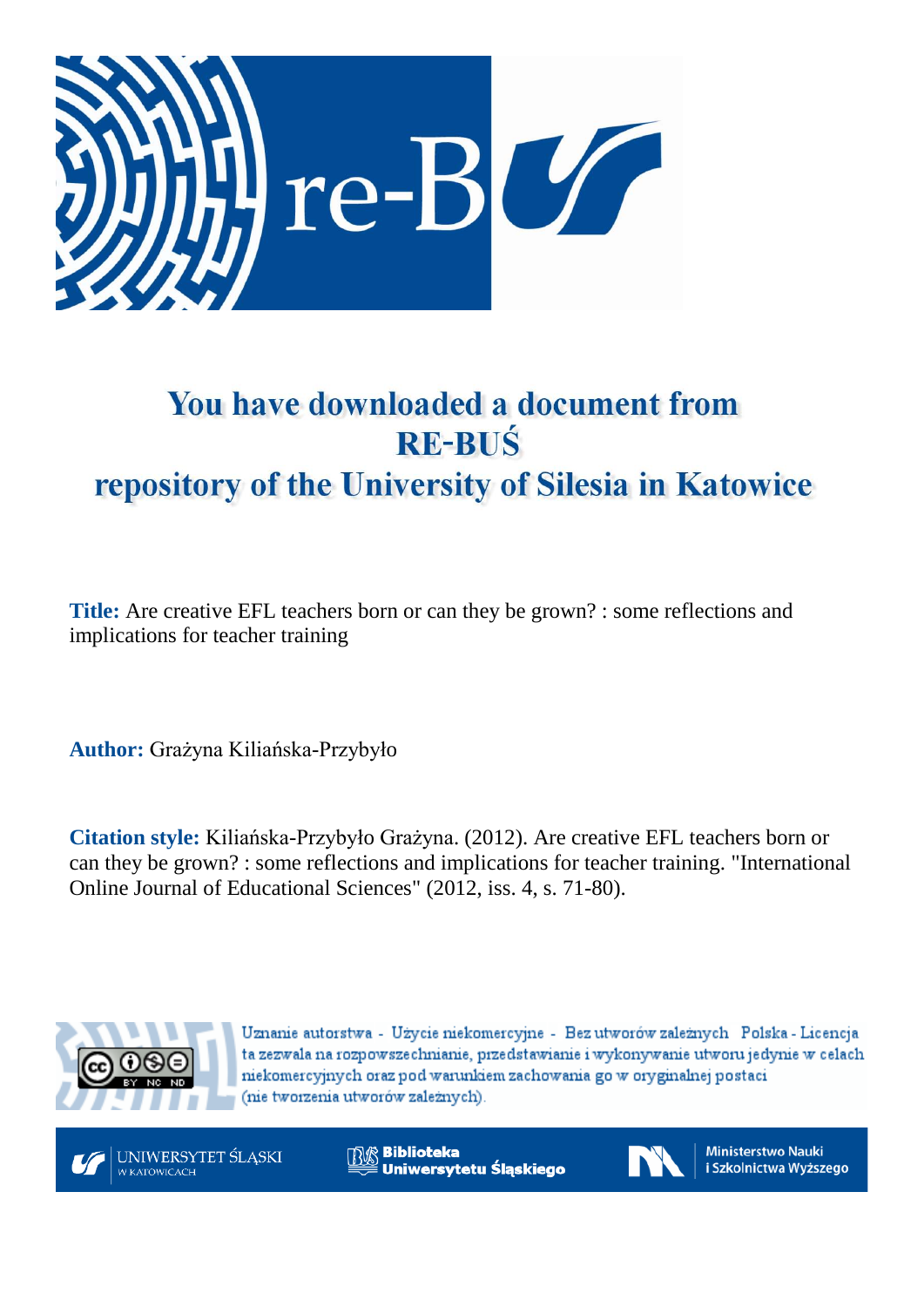

**International Online Journal of Educational Sciences**

**ISSN: 1309-2707**



## **Are Creative EFL Teachers Born or Can They Be Grown? Some Reflections and Implications for Teacher Training**

### **Grazyna Kilianska-Przybylo<sup>1</sup>**

*<sup>1</sup>University of Silesia, Poland*

#### ARTICLE INFO ABSTRACT

12.12.2011

*Article Histor*y: Received 11.11.2011 Received in revised form Accepted 29.12.2011 Available online 02.04.2012 Foreign language teacher creativity covers a variety of meanings. It refers to teacher creativity as a language learner/ user; teacher creativity as a performer (i.e. a person acting out in a classroom) and teacher creativity as a manager of his/her own professional development/ career. The paper describes the training implemented to novice teachers of English (n= 40). The aim was to raise students' awareness of the concept of creativity, with special emphasis being put on FL teacher creativity and to familiarize the trainees with creativity enhancement procedures. The training affected students both cognitively and emotionally. It proved particularly useful in broadening student's perspectives upon the notion of creativity and triggering their reflection upon what makes foreign language teacher behaviour creative. © 2012 IOJES. All rights reserved

> Keywords: teacher creativity, foreign language teacher education, originality, divergent thinking tests, problem- solving

#### **Introduction: Why Creativity?**

Creativity is often defined as an ability to generate solutions, ideas, conceptualizations, artistic forms, theories or products that are unique and novel (Reber, 1995: 172). Creativity is defined as a puzzle, a paradox or a mystery, because the ideas are generated unexpectedly with little or no conscious awareness of how they arouse (Boden, 1996: 75). It is often associated with imagination, originality, discovery, innovation and invention. However, in Runco's opinion (2007: 410), these terms are not synonymous. The researchers (Child, 2007; Dörnyei, 2005; Sternberg and Lubart 1999) discuss two dimensions of the concept, namely: the characteristics of the geniuses, including the property of people with exceptional talents and original, fresh and innovative ideas within a particular field. The second dimension is commonly associated with divergent thinking, which in turn, is characterized by a process of 'moving away' in various directions. It is connected with diverging of ideas to encompass a variety of relevant aspects and often brings novel ideas and solutions (Reber, 1995: 796). Sternberg & Lubart (1999: 3) refer to these dimensions as productive (or creative) giftedness and reproductive ability, respectively. Their definition focuses on the quality of the generated ideas as well as their applicability or practicality. For them, creativity denotes the ability to produce work that is both novel (i.e. original, unexpected) and appropriate (i.e. useful, adaptive concerning task constraints) (Sternberg & Lubart, 1999: 3). A similar point of view is shared by Richards (1999, cited by Doyle 2011: 5). In contrast, for Csikszentmihalyi (1996) 'Big C' creativity and 'Little c'. According to Starko (2009: 10), creativity with 'Big C' changes the disciplines, whereas creativity with 'Little c' adds some innovations to everyday life.

<sup>1</sup> Corresponding author's address: Institute of English, University of Silesia, ul. gen Grota- Roweckiego 5, 41- 205 Sosnowiec Poland Telephone +48 604 123 567

-

e-mail: grazyna.kilianska-przybylo@us.edu.pl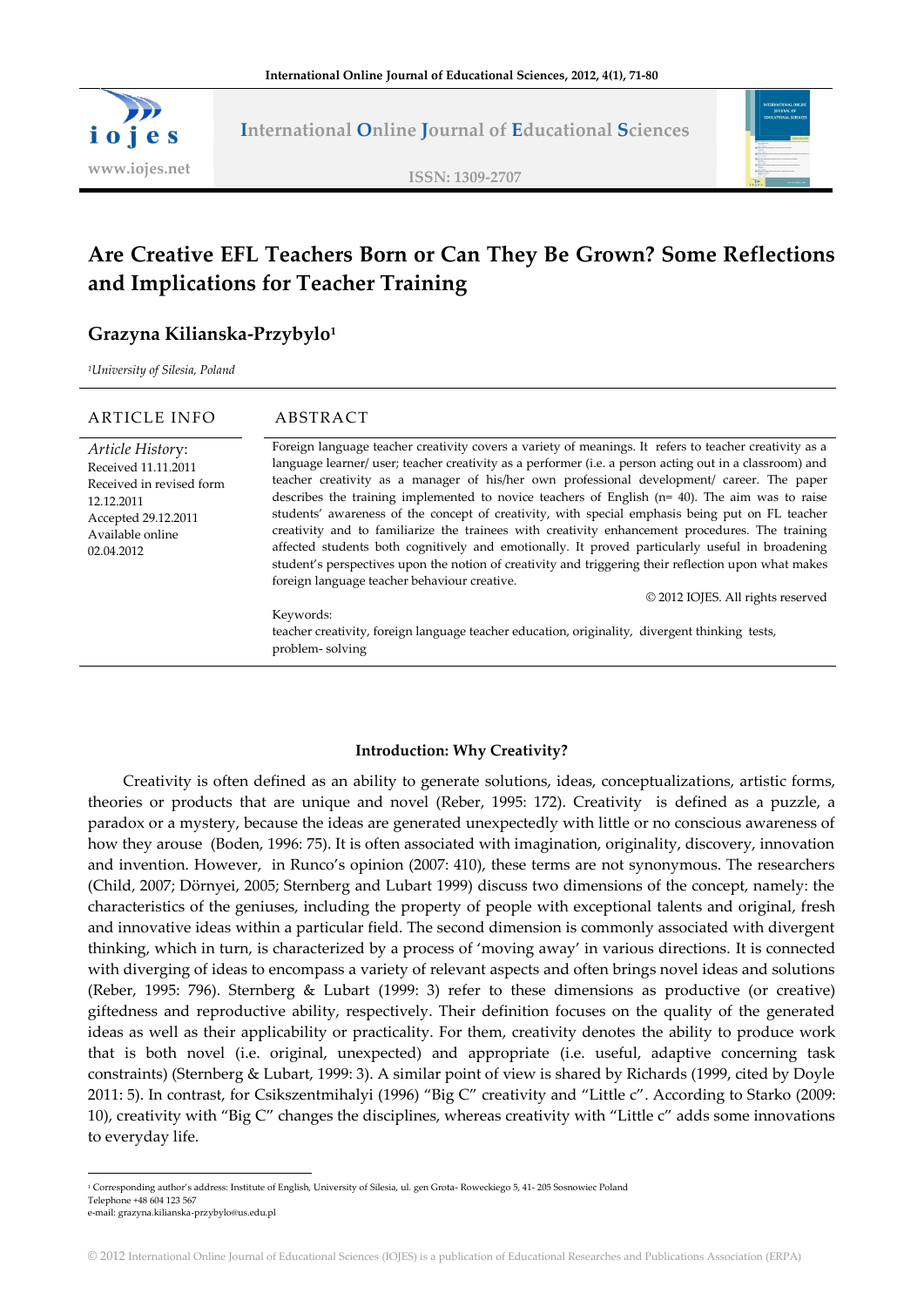Bleakley's typology (Bleakley, 2004: 463, cited by Cumming, 2011) focuses on 10 types of creativity: 'an ordering process', 'rhythm and cycle'; 'originality and spontaneity', 'the irrational'; 'problem-solving'; 'problem-stating'; 'inspiration'; 'serendipity'; 'resistance to the uncreative' and 'withdrawal and absence'. All of them in a sense capture the nature of creativity.

As 2009 was proclaimed by the Council of Europe as the European Year of Creativity and Innovation (http://ec.europa.eu/education/languages/language-teaching/doc34\_en.html, 25.10.2009), the very concept of creativity has been revisited for a variety of reasons. The initiative of Council of Europe was one of many that aimed at highlighting the links between language and creativity. Creativity, however, can be also discussed from learner's and teacher's perspectives. Cumming (2011) summarizes the idea nicely, saying that to think critically, learn creatively and to generate solutions and creative ideas is not highly prized but essential in contemporary world. Up to now, various workshops and seminars have been organized to promote creativity and creative thinking.

Creativity is central to language learning and language teaching. In Cumming's opinion (2011), creativity, learning and teaching are fundamental, interdisciplinary issues. Within education, creativity is usually associated with innovation, synthesis and making connections in the process of learning and teaching (Cumming, 2011). At the same time, creative strategies exercised in the process of language learning and communication can be successfully transferred to other areas of human life. Creativity also seems indispensable to our learning. It is often said that language and creativity are mental faculties which form part of the natural skills of human beings. Additionally, creativity promotes active noticing, i.e. directs our attention to what we will and will not be conscious of (Starbuck, 2006: 4- 5). Starbuck provides the following explanation:

logic and creativity are the two main principles that determine how our brain works. Right- brain, creative, activities involve anything that taps into imagination, imagery, rhythm and rhyme.  $(...)$ Conversely anything that is text-based, or involves ordering and sequencing is left-brain. Solving simple maths puzzle, making a flow diagram and simple reading from the textbook are left-brain activities.

#### (Starbuck, 2006: 4- 5)

And finally, there is a strong correlation between creativity and teaching a language. Foreign language teacher creativity covers a variety of meanings. It refers to teacher creativity as a language learner/ user; teacher creativity as a performer (i.e. a person acting out in a classroom) and teacher creativity as a manager of his/her own professional development/ career. Thus, looking at the last two meanings of the term, we may risk a statement that creativity facilitates the incubation period (i.e. the entering into the profession) and prevents teachers from burn-out. Woodwards (2010) discusses various professional cycles of teachers, so we may say that creativity helps teachers in "Survival and discovery stage", it enlivens "Stabilization and experimentation stages" and delays "Stagnation stage".

#### **Cultivating the Creative Spirit**

Recent tendencies in the research focus on creativity as a skill that can be developed. The creative process can be conceived of as a form of problem-defining and problem-solving.

Jeffrey and Craft (2004) made a distinction between 'teaching creatively' and 'teaching for creativity'. The former refers to the process of using innovative and imaginative approaches to make learning more interesting and effective. The latter is used in reference to promoting students creative thinking and behaviour.

Runco (2007: 2) says that there are bridges between basic cognitive processes (e.g. attention, perception, memory, information processing) and creative problem solving as well as connections with intelligence, problem solving, language and other indications of individual differences. Csikszentmihalyi (1999) enumerates three issues, namely: divergent thinking, problem solving and motivation as important in this context. The paradox of creativity is that in order to think creatively we need to be stimulated by the thinking of others (Fisher, 1990: 93 in Cortazzi & Jin, 2005).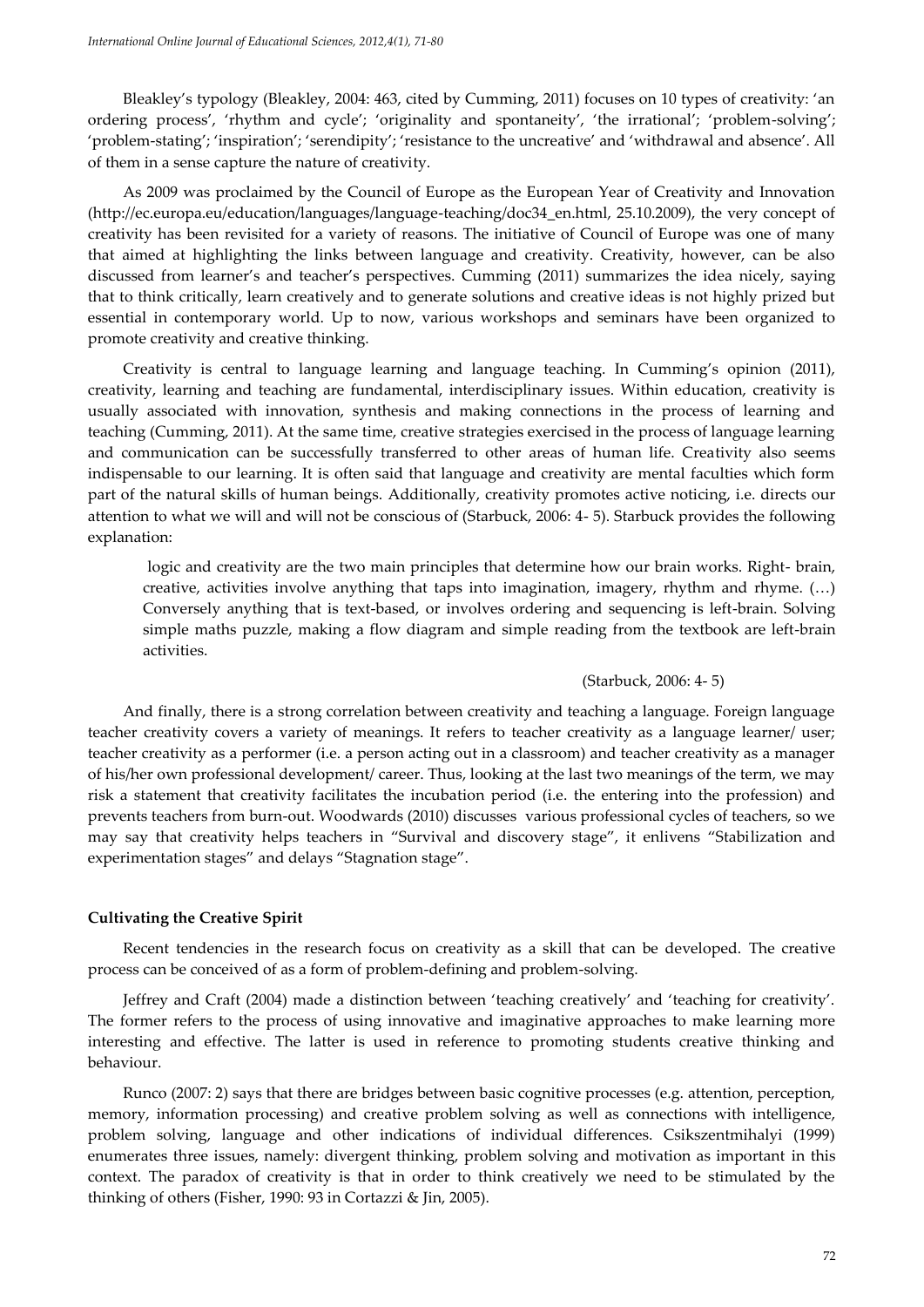Creativity is often regarded to be the other side of critical thinking. Creativity helps to generate ideas, whereas critical thinking skills enable to evaluate and implement these ideas into practice. as wise evaluation, in critical thinking. Creativity without critical thinking may lead to converting questionable ideas into unwise action {Ennis, quoted in Rusbult, 2001).

Torrance (1996a, 1990, cited after Zeng et al., 2011) claims that creative thinking can be cultivated by a number of tasks that require verbal or pictorial transformations. Tasks that require verbal manipulations include the following: .

- Asking questions asking questions to know for sure what is happening in the drawing
- Guessing causes giving possible causes that lead to the action shown in the drawing
- Guessing consequence listing possible consequences resulting from the action in the drawing
- Product improvement listing the cleverest, most interesting and unusual ways of changing a given object
- Unusual uses Thinking and enumerating all the possible uses of the object
- Unusual questions Proposing original questions about a particular object
- Just suppose Listing things that would happen in an improbable situation (e.g. clouds had strings attached to them which hang down to earth).

Creativity enhancement procedures that require pictorial transformation include the following:

- Picture construction drawing a picture from a blot or a given tear drop
- Picture completion adding lines to incomplete figures and give titles for the drawings

Parallel lines – making picture from pairs of straight lines and entitle the drawings (Torrance 1966a, 1966b, cited after Zeng et al., 2011).

#### **Method**

#### **EFL Teacher Creativity Training - Background Information**

The creative thinking process refers to the sequence of cognitive activities that can lead to novel, yet appropriate, productions in a given problem context (Lubart, 2000- 2001). The creative process can be conceived of as a form of problem-defining and problem-solving. The abstract term 'problem' refers to any goal an individual/team seeks to achieve, such as developing innovative products/services for a target market (Lubart, 2000-2001; Sternberg & Grigorenko, 2000- 2001, cited by Zeng et al., 2011: 27). The process refers to the sequence of cognitive activities that can lead to novel, yet appropriate, productions in a given problem context (Lubart, 2000- 2001). This, in turn, seems to address the needs and characteristics of novice teachers who frequently fail to find the balance between creative and critical thinking.

Inexperienced teachers are characterized by the enthusiasm, the need for novelty and their interest in delivering motivating and fascinating lessons, often at the expense of routine and practice. Novice teachers are also said to concentrate mostly on two things: unexpected students behaviour and maintaining the flow of activity in the classroom (Johnson, 1999 quoted in Borg, 2006: 58). At the same time, inexperienced teachers are sensitive about how they are perceived by others.

The training carried our among the group of novice teachers was initiated to help them enter the teaching profession and provide them with thought provoking ideas. The study was also based on the assumption that people can become more creative if they are trained to effectively apply appropriate metacognitive strategies to stimulate their creativity (Kilgour, 2006; Kurtzberg & Amabile, 2000-2001). The detailed aims of the study are as follows: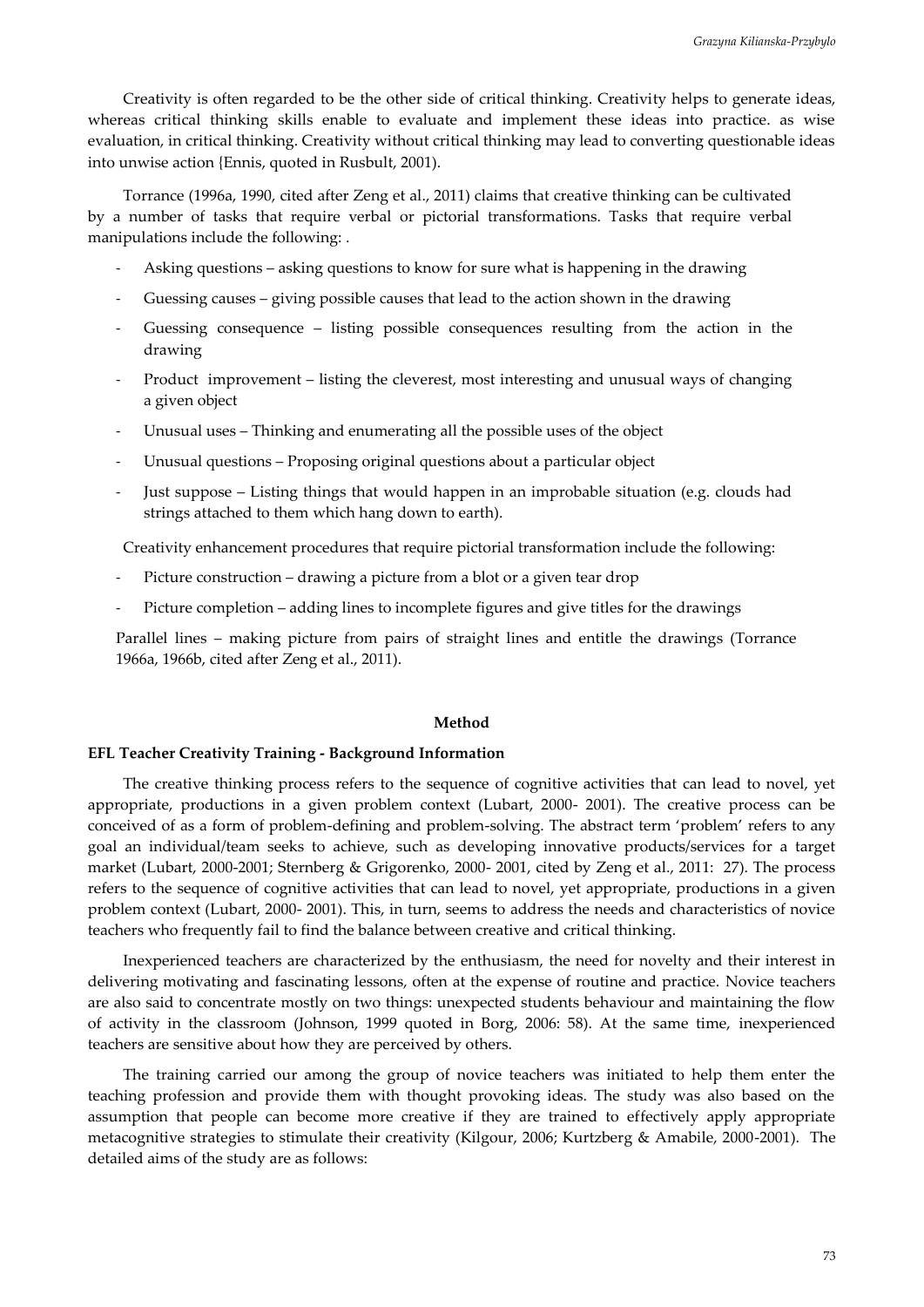- to raise students' awareness of the concept of creativity, with special emphasis being put on FL teacher creativity.
- to expose students to the examples of creative teachers' behaviours and help them to verbalize what they understand by creative FL behaviour (to promote the awareness of professional practice).
- to trigger reflection upon students' own attitudes towards creativity and their perception of it, and indirectly help them develop their professional identity.
- to familiarize students with some idea- generation techniques and creativity enhancement procedures that can be later implemented in their teaching practice.

#### **Participants**

40 students of English, aged 23- 24, took part in the training. The trainees were mostly females (38) with two males. They specialized in English language teaching. So far they had completed the BA programme, which gave basic qualifications in teaching. Teacher training standards in Poland (obtained during BA programme) include the following characteristics:

- Specialization in two subjects (in this particular study: English and German)
- Pedagogical training (the overall course 360 h, including the following courses: language pedagogy, methodology of ELT, SLA theory, psychology )
- Practical training (180 h observation and teaching under the supervision of others)
- ICT competence
- Command of a foreign language (B2, B2+) (Common European Framework of Reference for Languages)

All of the subjects were attending MA programme at English Philology Department (University of Silesia, Poland). During that programme the subjects extended the knowledge gained at BA level by attending some theoretical classes in ELT methodology, psycholinguistics and SLA research methods. Additionally, they participated in teaching practices (30 hours of teaching).

Some of the subjects had limited experience of teaching, which was mostly based on private tutorials and part- time job at public or private language schools as novice teachers. At the moment of the training, the students were completing their final semester of MA programme. Thus, the training also aimed at providing the trainees with some procedures they could transfer to English teaching or apply for professional development.

#### **Procedure**

The training proper lasted 6 months (research period: December 2009 – May 2010). The training sessions tackled various aspects of creativity and were spread evenly within this time period. The exact characteristics as well as the results of the sessions are presented in the subsequent subchapters.

#### **Findings**

#### **Characteristics of the Training Sessions**

To develop teacher trainees creativity various creativity tests were implemented. In general, creativity tests serve as catalyst for ideas and solutions, which are later thoroughly selected and analysed as the number of the generated ideas itself is not only important. The results are interpreted according to three basic types of score, namely fluency, flexibility and originality. A fluency score is obtained by counting the number of responses given. However, those which are accidental or nonsensical are excluded. The second, flexibility, measures the variety of responses given. A third measure is originality and is derived form the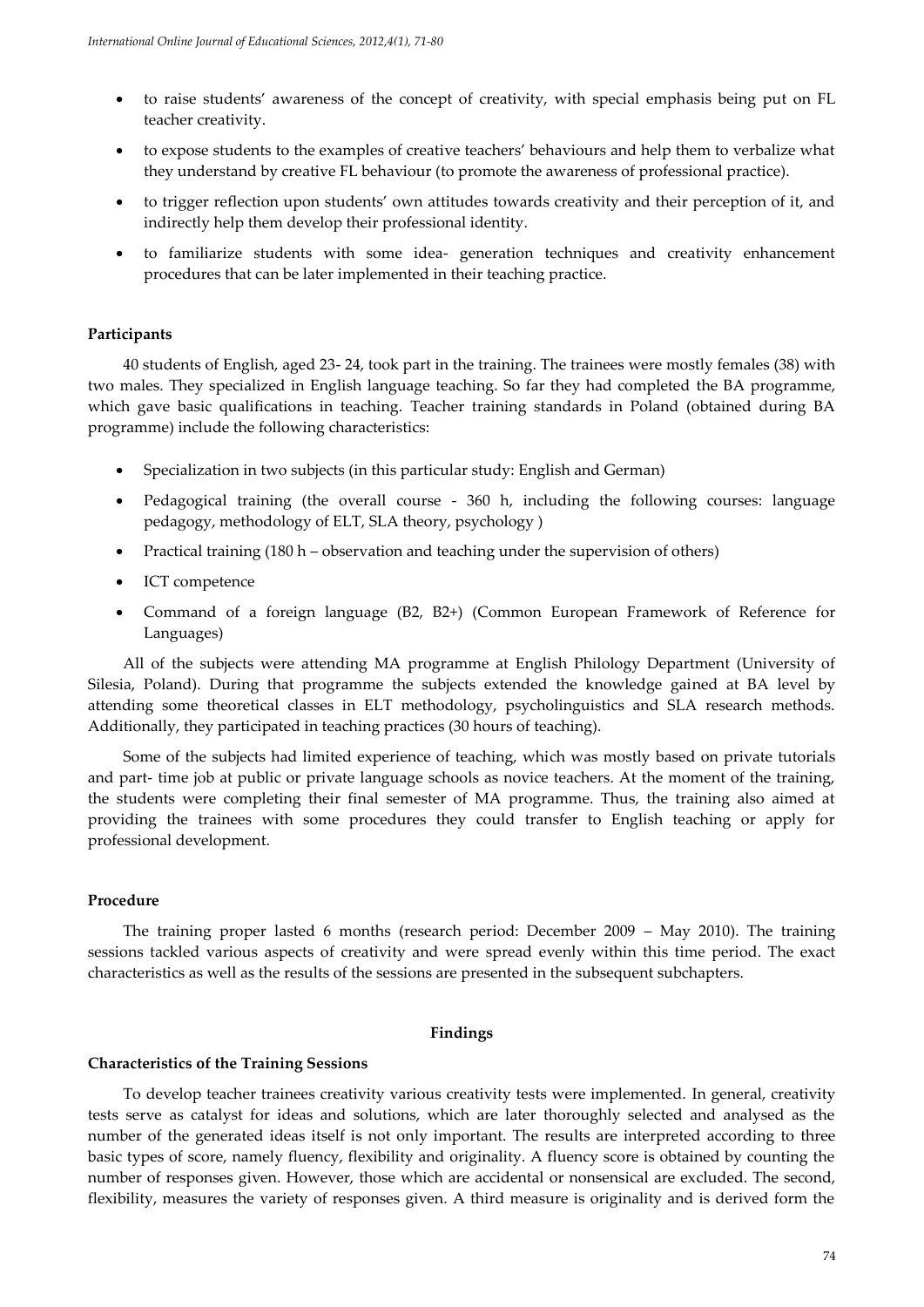most infrequent responses. By counting the number of times a response occurs within the group under test, it is possible to arrive at a frequency distribution for each response and to allot scores for the least frequent (Child, 2007: 332, Dörnyei, 2005: 206).

**First session – a lecture preceded by some divergent tests.** First session was devoted to some theoretical training into the concept of creativity and its role in EFL. The main objective of this session was to familiarize the students with some definitions of creativity, research tradition, stages of the creative cycle. Theoretical lecture included the examples of problem-solving tasks, divergent tests and other creativityenhancement procedures. The session started with some divergent tests, which were commented upon and evaluated by the trainees at the end of it. Detailed characteristics of the tests is presented below:

1. 'Squares' test – one of the commonest tests (based on Guilford 1959, in Child, 2007: 332- 333). Runco (2010) redefined personal creativity as the process by which some aspect of experience is intentionally transformed. (Doyle, 2011: 52). The aim is to brainstorm students' ideas on the cue provided (here a square).



'Squares' test turned out to be the most problematic for the trainees who, at first, did not fully grasp the idea of it. The feelings of surprise and confusion accompanied the students. In the course of the task, however, these feelings were gradually replaced by fun, enjoyment and engagement as the test involved both verbal and non-verbal skills (drawing). As far as the scores are concerned, fluency was relatively high, i.e. 15 examples– maximum with average number of responses being 9-10. However, flexibility can be described as low, the examples provided mostly depicted letters of alphabet. The same is true about originality. The range of examples was rather low, the students generated typical objects rather than infrequent ones; e.g.: a house, a wagon, a box, a cup of tea, a train.

2. Uses of objects – the object selected was cabbage, however the choice of the object for this task is optional (based on Guilford, 1959; in Child, 2007: 332- 333). The aim was to brainstorm the examples of the situations in which a cabbage can be used.

The 'Uses of objects' test proved to be the easiest and the funniest of all the tests applied to the trainees in this session. The test evoked a lot of positive responses and promoted interaction among students, who shared and commented upon the generated ideas. When comes to the scores, fluency was high, i.e. the number of examples ranged from 17 to 48 uses altogether, with the average being 22. The other two, namely flexibility and originality, were also high. Some unusual examples provided concern the following objects: a bra, a boat (leaves of cabbage), a ball, a pillar/ a post to fix memos, a chair, a stepper, a replace for a rope. Interesting is the fact that those students who enumerated the highest number of uses, justified their creativity, saying:

- *'I 'm working with children, I have to be creative.'*
- *'I've been teaching for 4 years now. I have to be creative.'*
- 3. The third (final) test applied in this session was 'Consequences test' (based on Guilford, 1959; in Child, 2007: 332- 333). It aimed at presenting students with an imaginary situation and eliciting students' responses to this situation. The change of this particular situation was: we all have four fingers and no thumb on each hand.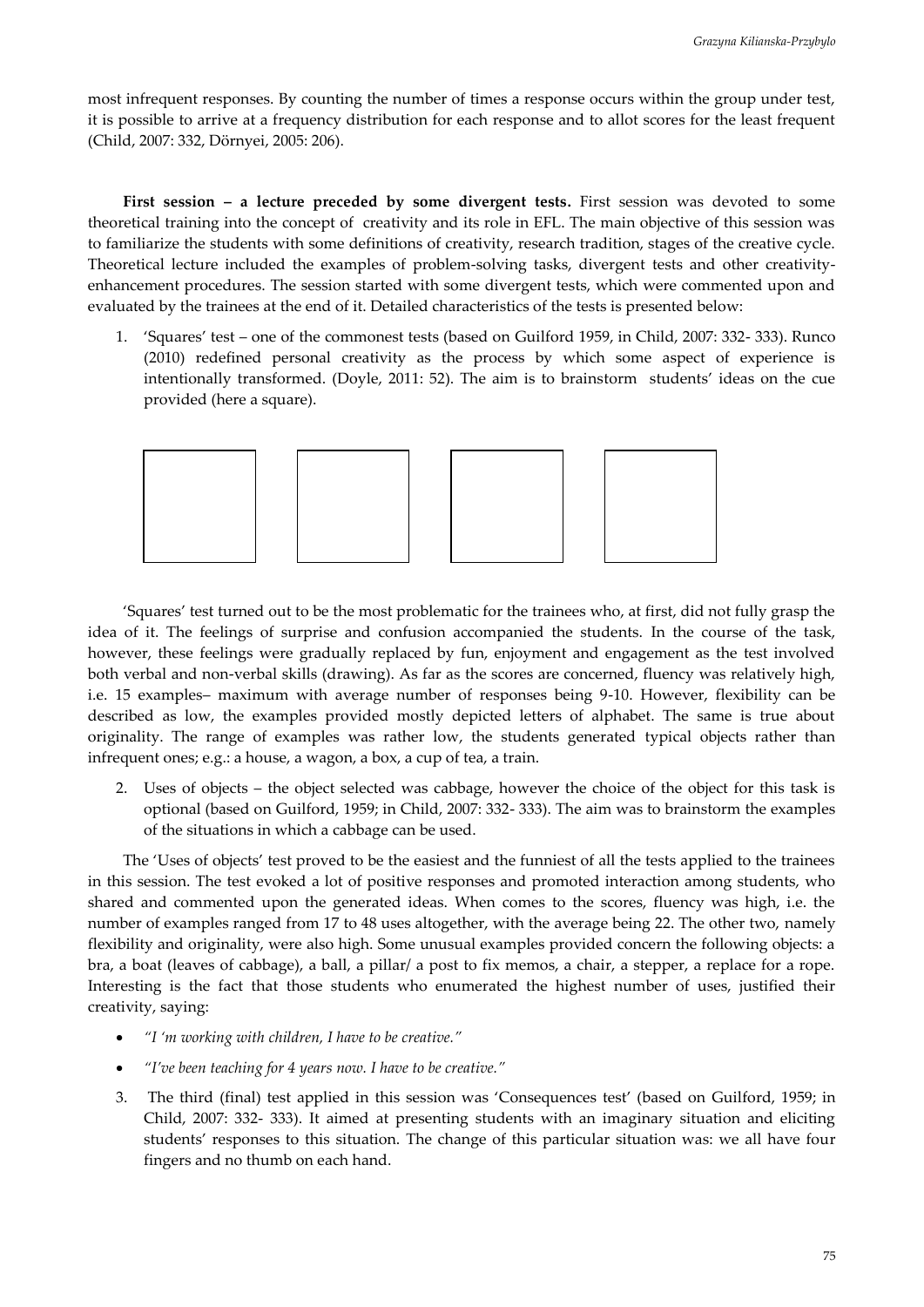The trainees perceived the 'Consequences test' as something bizarre. At first, they were puzzled and confused both by the nature of the problem and uniqness of the situation depicted. They needed a couple of minutes to think the situation over. As they got engrossed in the activity, they gradually became interested in the problem. They started to exchange ideas and comments about the situation. Some non-verbal responses were also quite frequent, e.g. miming certain gestures/ actions to find out if they could be performed without thumbs. However, fluency score was rather low. The subjects provided 7 examples max. with the average concerning 3. The same is true about flexibility, which was also low. Contrary to that, originality was relatively high.

**Second session – video presentation preceded by a verbal association task. Second session, entitled "6** things beginning with R' (Thornbury, 2008), aimed at eliciting students' verbal associations of things that started with a letter 'R' and related to teaching. Indirectly, the task intended to verify the problems/ issues that the trainees perceived as important for their profession.

The session began with the verbal association task, which was followed by watching the movie under the same title (Scott Thornbury's presentation). The session finished with a short discussion upon the ideas generated by the students which were contrasted with those provided by Scott Thornbury (2008).

| 6 things beginning with R          | 6 things beginning with R            |
|------------------------------------|--------------------------------------|
| Thornbury's examples:<br>$\bullet$ | The trainees' examples:<br>$\bullet$ |
| Routine<br>$\bullet$               | Reflection<br>$\bullet$              |
| Reading                            | Risk-taking<br>$\bullet$             |
| Repetition                         | Research<br>$\bullet$                |
| Register                           | Response/reaction<br>$\bullet$       |
| Reference                          | Revision                             |
| Rote learning                      | Reading<br>٠                         |

**Tablo 1.** A comparison of Thornbury's suggestions and the subjects' responses.

The task was welcome by the trainees, who often generated more examples than necessary. Thus, fluency can be described as high, quite the same as flexibility (also high; max. 24 various examples; the average number was 6). Originality of the ideas seems to be quite high as well. Some examples of the responses included the following: relaxing, re-examining, rejoicing, rethinking, reinforcement, reaction.

Looking at the students' responses, we may come to the conclusion that to a certain degree they reflect the students' current way of thinking and a number of tasks the trainees have to handle, namely: combining work, studies and doing their own research projects. It seems that the trainees have to cope with a variety of issues at the same time, i.e. they have to serve as observers, researchers, and first of all, teachers who want to establish their professional identity.

Another interesting comment that can be drawn concerns the very reaction of the students towards the outcomes of this task. The students showed the need to verify and confirm the answers (for example: the students shouted on every occasion when they had the same associations as those given by Thornbury). This may indicate that the trainees were either not ready to accept their own responses or displayed a slight misunderstanding of the purpose of the task.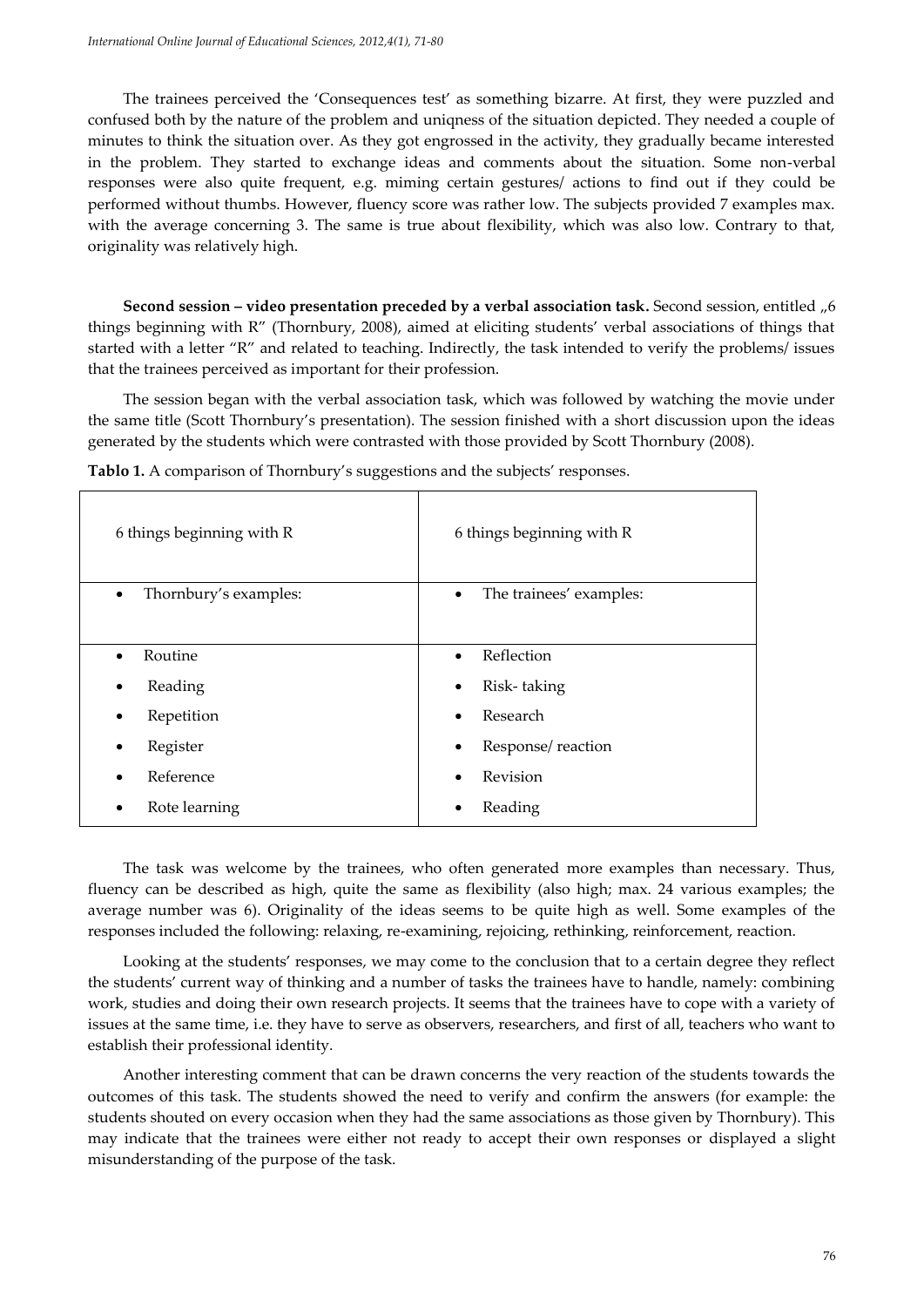**Third and fourth sessions – FL teacher creative behaviour: examples of good practice.** Third and fourth sessions focused on questions for reflection and video- watching (Adrian Underhill, 2008: "Successful Pronunciation Learning'). This was followed by a discussion and ideas- sharing about Ss' impressions of the film and Underhill's behaviour. The aims were as follows:

- to raise Ss' awareness of a different approach to pronunciation learning, which is described by Underhill as both a mental and a physical activity;
- to provoke Ss' thinking about their own willingness to 'think out of the box'.

Before video watching, the students were requested to think about teacher's behaviour they would describe as creative. They were also asked to recall their own teachers and find some characteristics common to creative teachers. Later on, they were exposed to the video. Their task was to pay attention to Underhill's behaviour. The sessions were followed by a whole class discussion. The students were astonished by the content of the video, i.e. Underhill's style of presentation and his approach to pronunciation instruction. They described the behaviour of the presenter as exaggerated, unusual or even strange. They themselves would not dare to act similarly during their own lessons. However, they agreed that such a behaviour is allowed with a charismatic teacher, otherwise it may be regarded as unnatural.

**Fifth and sixth sessions – scenarios of creative lessons, Ss' self-reports.** The next, fifth session, was related to the concept of foreign language teacher creativity. The following aims can be enumerated:

- to share ideas about the role of creativity in FLL,
- to provide examples of good practices, situations that required teacher creativity and scenarios of creative lessons,
- to generate possible obstacles for creativity.

All of the trainees shared the scenarios of creative lessons. The most frequent examples concerned the use of technology, authentic materials, meaningful activities, various games or visual materials, which the trainees tried to implement irrespective of whether it was recommended by the course book or not. It seems that creativity for them is often associated with novelty, individual's modification of the initial plans, implementation of some alternative solutions or improvisation. What strikes is the personal relevance attached to their scenarios and the trainees' individual contribution. The outcomes corresponds to the features characteristic of creative teaching, namely: innovation, ownership, control and relevance, which are enumerated by Woods (1990, cited by Jeffrey and Craft, 2004: 79). The data also indicate that teacher's creative thinking is a cyclical process, determined by teacher's self- knowledge, self- direction, reflection and autonomy. It develops from the identification and recognition of creative features in one's behaviour and gradually expands to generate, modify and evaluate one's creative behaviour (for details see Wysocka, 2011).

Final session concerned students' self –reporting. The aims of this session were:

- to allow Ss to verbalize their own definitions of FL teacher creativity and experiences with introducing creativity;
- to evaluate the training.

The students' feedback together with the evaluation is discussed in the subsequent section.

#### **Conclusions**

If we pose the question: 'Are creative teachers born or can they be grown', the answer would be both ways. Some teachers are born with all the predispositions to teach creatively. However, current research indicates that teaching for creativity is essential and worth the effort (Faccione, 2007; Jeffrey and Craft, 2004; Starbuck, 2006; Wysocka, 2011). Before the training, the students perceived creativity, mainly as a trait characteristics, a cognitive predisposition, typical of artists, exceptionally gifted and talented people. They shared the view that one is either lucky to be born creative or not.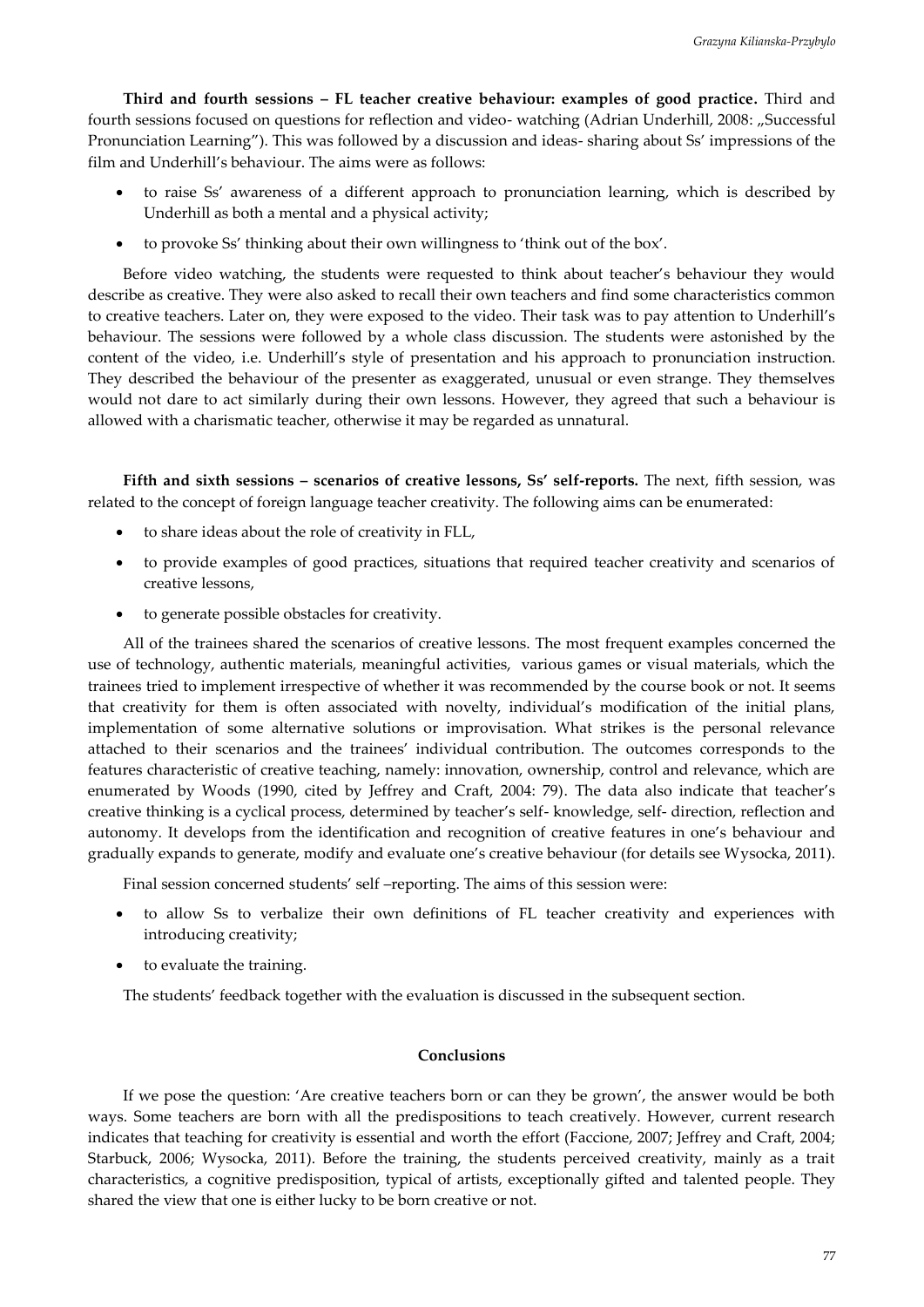After the training, the subjects more often than not subscribed to the view that creativity is a skill or a feature of character that can be developed. Some selected subjects' opinions illustrating this point are presented below:

- "*Creativity is a skill, an ability that some teachers are born with and others have to learn*.'
- "*Creativity is like muscles that have to be used to be strong*.'
- "*Creativity is teacher specific and individual based, i.e. teachers differ much in their level of creativity. It may result from the teacher's personal attitude towards the concept of <'creativity>'.*

At the end of the training, the students were also more precise about defining the concept and suggesting the features of a creative teacher. They enumerated as many as 30 categories. The profile of a creative teacher included some stable predispositions as well as some practical, minor or situation specific features. The most frequent examples are presented below:

- Innovative, original (*<sub>n</sub>* Teachers act as creators for all the time whey they are in the classroom. They *create the learners' knowledge of the language and about the language'*),
- Open- minded *("A creative teacher walks away from used clichés and schematic patterns'*),
- Flexible, skillful in reorganizing and reconstructing the lesson, material, etc.,
- Sensitive and flexible in adjusting teaching styles to a particular group of students,
- Unpredictable, spontaneous, willing to improvise,
- Not afraid (of challenges, new methods and technologies, students).

As far as the definition of creativity is concerned, the teacher trainees entered the training with a restricted, narrow view of creativity. They displayed difficulty in verbalizing what creativity means and what behaviour it can be associated with. The period of the training contributed to a slight change in the subjects' opinions. They started to perceive creativity as a complex phenomenon and a multidimensional concept. Creativity was defined by them as an ability, a skill, an attitude, a reaction or an approach to particular tasks. Additionally, in the subjects' opinions, creativity could be manifested in a variety of ways, namely: in the application of the materials or in the reactions to what is happening in the classroom. For the trainees, creative teaching is connected with being continuously passionate in planning and conducting a lesson as well as adding a variety to daily routines rather than applying extremely innovative activities occasionally. Creativity concerns not only task or material preparation but also the way teachers approach their students. What also matters is how the teachers are perceived by the class. The subjects believed that creativity is noticeable in every detail.

Below responses best summarize the teacher students' views:

- "*Creativity means discovery, imagination and invention. It requires skills in using the tools of the trade and associating thoughts and feelings in unusual combinations. It is also an attitude of playfulness, openness and flexibility.'*
- "*Creativity involves being an explorer, adventurer and even entertainer to a certain degree. It also implies getting away from the already established track and offers open-mindedness to experience, exploration, innovation, experimentation and innovation as far as FL teaching is concerned.'*
- *"A phenomenon of many dimensions: creative material preparation and use, creative lesson planning, creative reactions and adjustment of the course of a lesson to a changing situation and creative use of techniques.'*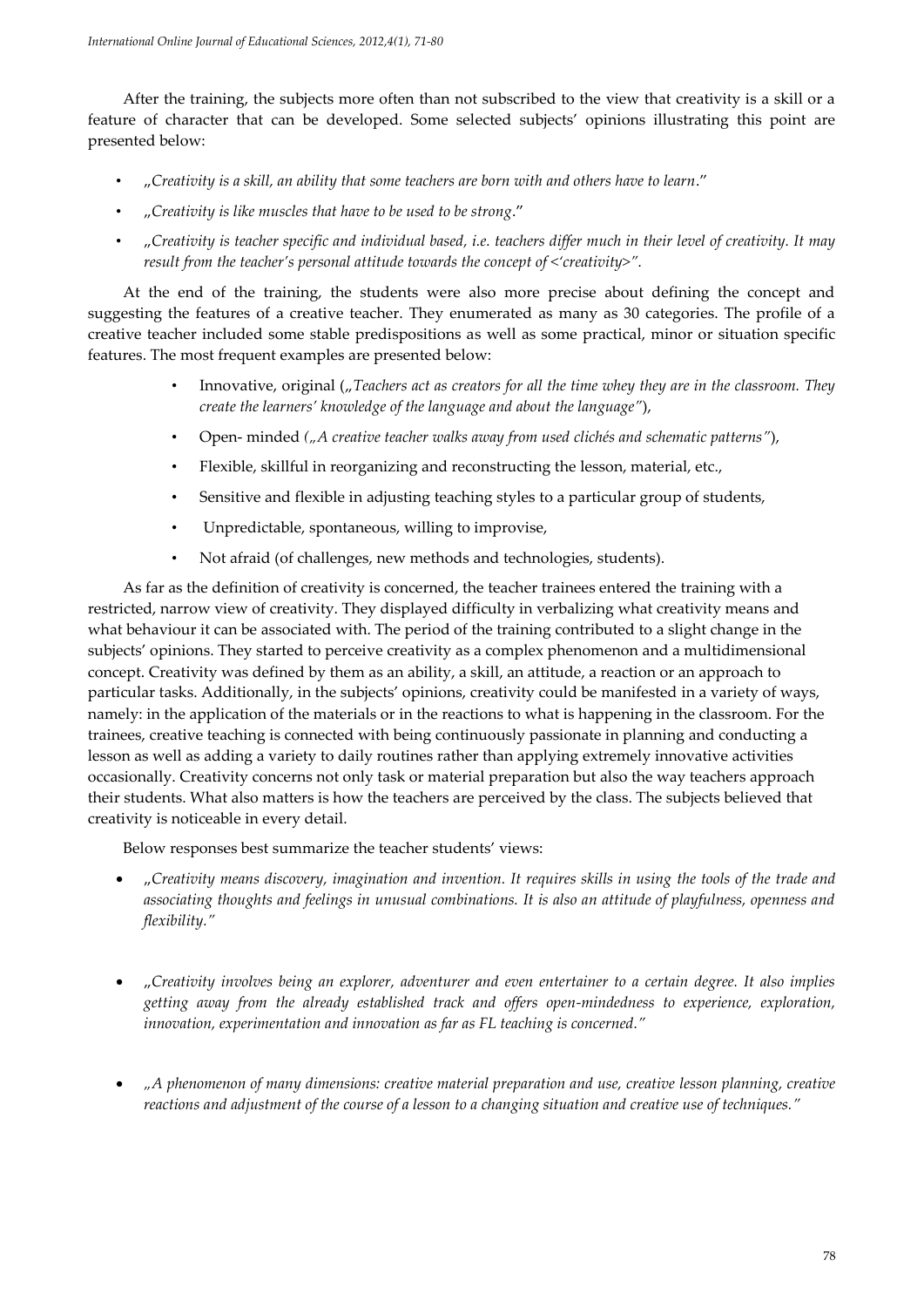Another point worth commenting upon relates to emotions and knowledge. In the initial stage of the training, the subjects displayed very low knowledge about the concept of creativity and the techniques used to enhance creativity. They also did not think overtly about the link between creativity and language teaching. The feelings of: surprise, disbelief, suspicion, shock, confusion, puzzlement accompanied the trainees as they approached the tasks or listened to some verbal presentation. Gradually, as the training progressed, these feelings were replaced by those of positive attitude, gradual interest and involvement, curiosity, enjoyment and fun. At the end of the training, the subjects showed interest in the concept of creativity, sensitivity to various teacher behaviours and situations. They could also see the application of some creativity enhancement procedures to language presentation and practice.

The trainees participating in the study frequently reported the following difficulties while responding to creative tasks: worry or inability to fix their attention on the problem; fear of thinking 'out of the box'. At the beginning of the training they were very reserved, not to say sceptic. They refrained themselves from playing with new ideas and materials, as if they waited for some support. It took them some time to generate various ideas and share them with their colleagues. What was also observed was the subjects' tendency for 'outsider perspective' rather than 'insider one'. The scenarios offered by the subjects sometimes resemble the list of techniques perceived by them as attractive and motivating. The scenarios often lacked details and personal evaluations.

Some positive outcomes of the training can be summarized in the following way:

- Interest in and better knowledge of what makes creative teacher and what makes a lesson creative,
- A trigger for generating ideas and sharing experiences about creativity and its role in FLL,
- Awareness- raising when comes to 'creative techniques', seeing their application for vocabulary practice ('S' test); fluency practice (Uses of object test) and disruptive behaviour or spare minute time (consequences test),
- Reflection upon their own personal definition of creativity a step forward towards professional identity.

#### **References**

Boden, M. (1996). What is creativity?, in M. Boden, (ed)*., Dimensions of creativity*. London: MIT Press.

- Borg, S. (2006). *Teacher cognition and language education. Research and practice*. London: Continuum.
- Child, D. (2007). *Psychology and the teacher*. New York: Continuum International Publishing Group.
- Cortazzi, M. & L. Jin. (2005). Creativity in ELT: creativity, critical thinking and culture. Powerpoint presentation. Retrieved from: http://www.authorstream.com/Presentation/zakodi-387242-participationelt-creativity-criti-11-1-education-ppt-powerpoint/(accessed , 20.05. 2010.
- Crandall J. (2000). Language teacher education. *Annual Review of Applied Linguistics,* 20, 34-55.
- Csikszentmihalyi, M. (1996). *Creativity: Flow and the psychology of discovery and ınvention.* New York: Harper Perennial.
- Csikszentmihalyi, M. (1999). A systems perspective on creativity, electronic document Csikszentmihalyi in Sternberg, R. (ed.) *Handbook of creativity* cambridge: Cambridge University Press, pp. 313- 335. http://www.sagepub.com/upm-data/11443\_01\_Henry\_Ch01.pdf, 20.07.2011.
- Cumming, S.C. (2011). Enhancing Professional Learning through Aspects of Creativity.http://www.icsei.net/icsei2011/Full%20Papers/0001.pdf, 20.07.2011.
- Doyle, Ch. (2011). Dimensions of the Creative Episode: Old Categories, New Perspectives, *Creativity Research Journal* vol. 23 (1), 51- 59.
- Dörnyei, Z. (2005). *The psychology of the language learner*. London: Lawrence Erlbaum Associates.